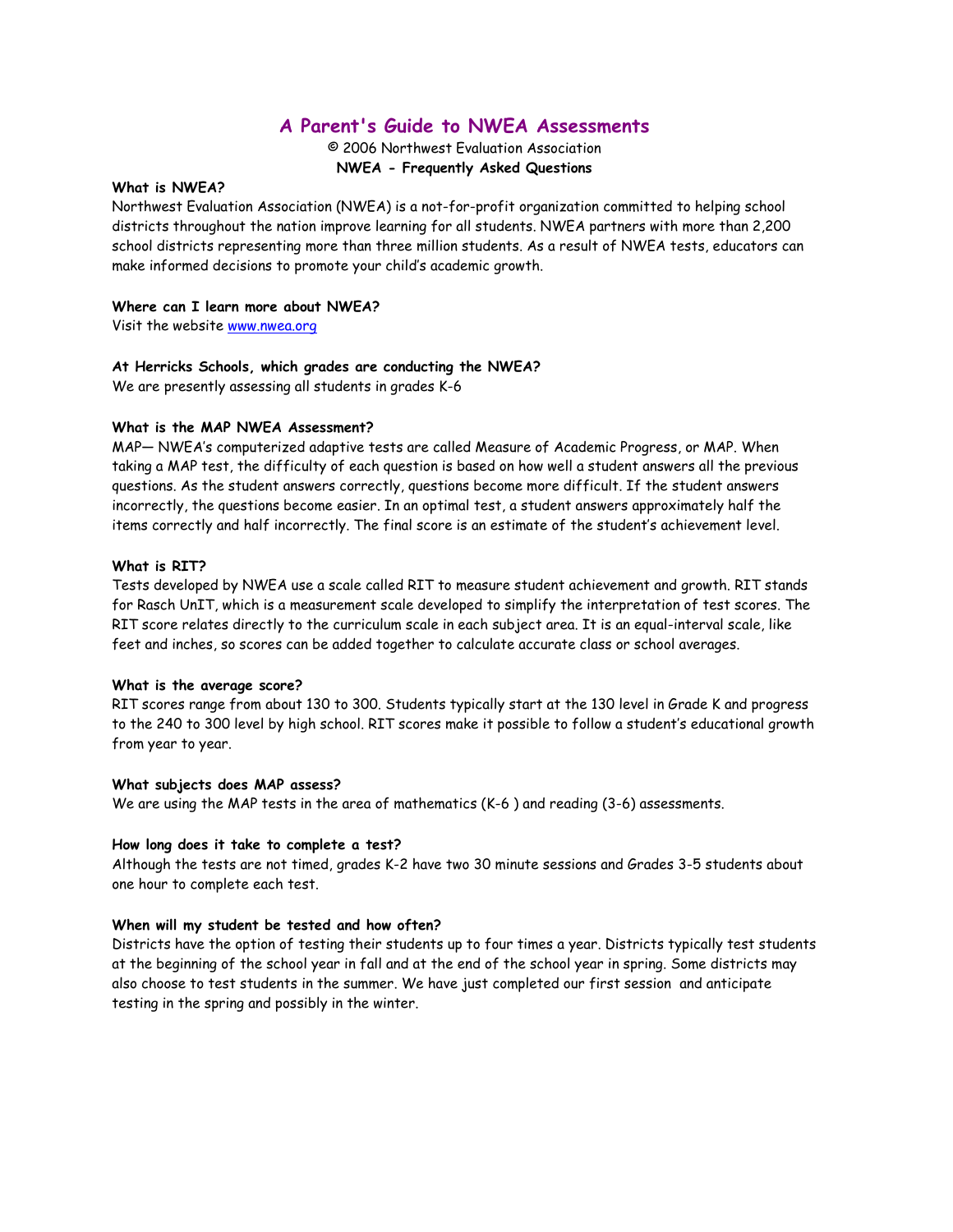#### **Do all students in the same grade take the same test?**

No. NWEA assessments are designed to target a student's academic performance in mathematics and reading. These tests are tailored to an individual's current achievement level. This gives each student a fair opportunity to show what he or she knows and can do. If a school uses MAP, the computer adjusts the difficulty of the questions so that each student takes a unique test.

#### **What can I do as a parent?**

Three kinds of parental involvement at home are consistently associated with higher student achievement: Actively organizing and monitoring a child's time.

Helping with homework.

Discussing school matters.

# **What are NWEA assessments used for?**

NWEA assessments are used to measure your student's progress or growth in school. Similar to a chart on which you mark your child's height at certain times, such as on his or her birthday. This is a growth chart. It shows how much he or she has grown from one year to the next. NWEA assessments do the same sort of thing, except they measure your student's growth in mathematics and reading skills. The scale used to measure your child's progress is called the RIT scale (Rasch unIT). The RIT scale is an equal-interval scale much like feet and inches on a yardstick. It is used to chart your student's academic growth from year to year.

#### **How do teachers use the test scores?**

NWEA tests are important to teachers because they keep track of progress and growth in basic skills. They let teachers know where a student's strengths are and if help is needed in any specific areas. Teachers use this information to help them guide instruction in the classroom.

# **What are some ways that I can help my child?**

Provide a quiet, comfortable place for studying at home.

Make sure that your child is well rested on school days and especially the day of a test. Children who are tired are less able to pay attention in class or to handle the demands of a test.

Give your child a well-rounded diet. A healthy body leads to a healthy, active mind.

Provide books and magazines for your child to read at home. By reading new materials, a child learns new words that might appear on a test.

# **What are some ways I can help my child with reading?**

 Provide many opportunities for your child to read books or other materials. Children learn to read best when they have books and other reading materials at home and plenty of chances to read. Read aloud to your child. Research shows that this is the most important activity that parents can do to increase their child's chance of reading success. Keep reading aloud even when your child can read independently.

Make time for the library.

Play games like Scrabble, Spill and Spell, Scattergories, and Balderdash together.

Follow your child's interest—find fiction and nonfiction books that tie into this interest.

Work crossword puzzles with your child.

Give a magazine subscription for a gift.

# **Did you know?**

Parents cannot assume that schoolwork makes up for too much TV. Children of all ages watch as much TV in one day as they read for fun in an entire week. Overall, children under age 13 spend 90 minutes a day in front of the TV—one-quarter of their free time. – U.S. Department of Education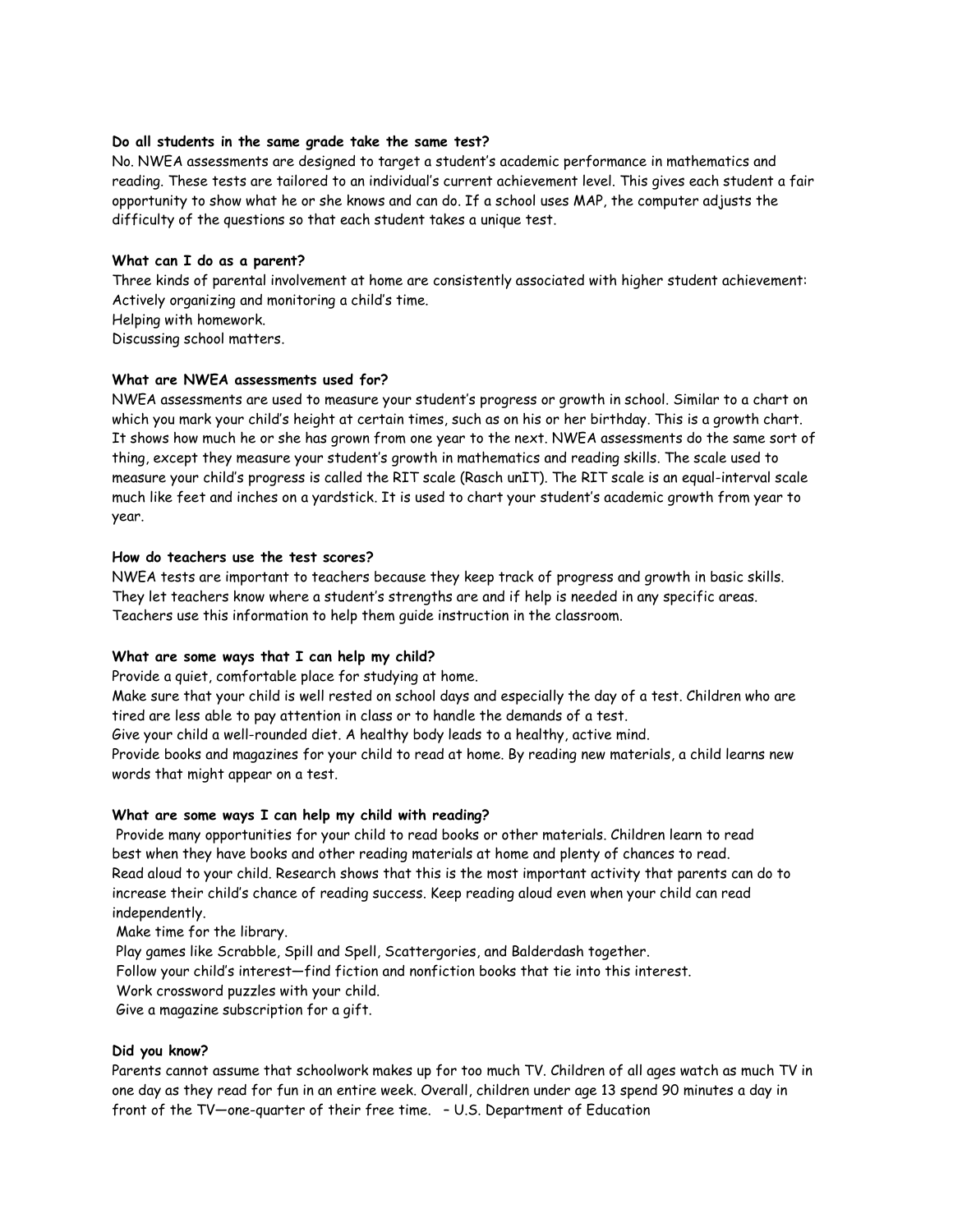#### **What are some ways I can help my child with math?**

 Spend time with kids on simple board games, puzzles, and activities that encourage better attitudes and stronger math skills. Even everyday activities such as playing with toys in a sandbox or in a tub at bath time can teach children math concepts such as weight, density, and volume.

 Encourage children to solve problems. Provide assistance, but let them figure it out themselves. Problem solving is a lifetime skill.

 The kitchen is filled with tasty opportunities to teach fractional measurements, such as doubling and dividing cookie recipes.

 Point out ways that people use math every day to pay bills, balance their checkbooks, figure out their net earnings, make change, and how to tip at restaurants. Involve older children in projects that incorporate geometric and algebraic concepts such as planting a garden, building a bookshelf, or figuring how long it will take to drive to your family vacation destination.

 Children should learn to read and interpret charts and graphs such as those found in daily newspapers. Collecting and analyzing data will help your child draw conclusions and become discriminating readers of numerical information.

#### **Web sites for Kids and Parents Math**

www.aaamath.com Math practice and activities www.coolmath.com Interactive math games www.funbrain.com Great site for kids www.aplusmath.com A+ Math http://mathforum.org/dr.math/ Ask Dr. Math www.gomath.com On line math help www.tangram.i-p.com/ Interactive tangrams www.mathleague.com/help/help.htm Math League help topics www.edhelper.com Help for all subjects

#### **Language Arts/Reading**

www.funbrain.com Language Arts games and more www.m-w.com/game/ Merriam Webster Word Game of the Day www.vocabulary.com Vocabulary activities www.superkids.com/aweb/tools/words Vocabulary builders http://helponenglish.homestead.com English help www.writesite.org Interactive Language Arts and Journalism www.lexile.com Lexile Framework www.kidsreads.com Book reviews, games, authors, and more

#### Common MAP Terms:

MAP— Measures of Academic Progress (MAP) are a series of computerized adaptive tests that measure a student's general knowledge in reading, language usage, mathematics and science.

Norm Group Average—The average score observed for students in the norm group.

Percentile Range—Percentiles are used to compare one student's performance to that of the norm group. Percentile means the student scored as well as or better than that percent of students taking the test in his/her grade. There is about a 68% chance that a student's percentile ranking would fall within this range if the student tested again relatively soon.

Percentile Rank—The percentile rank is a normative statistic that indicates how well a student performed in comparison to the students in the norm group. The most recent norm sample was a group of over 2.3 million students from across the United States. A student's percentile rank indicates that the student scored as well as, or better than, the percent of students in the norm group. In other words, a student with a percentile rank of 72 scored as well as, or better than 72% of the students in the norm group.